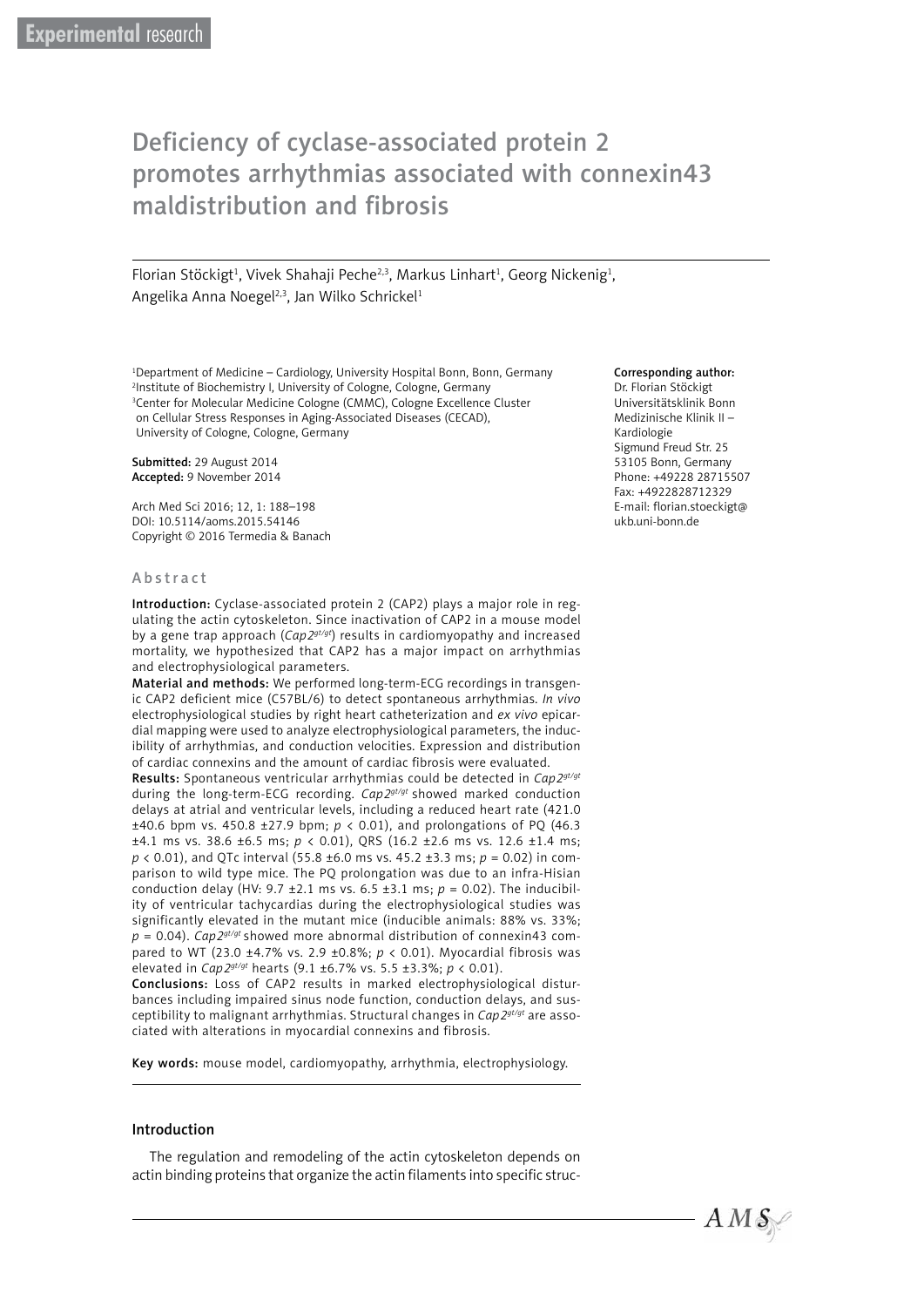tures [1]. One of these proteins is the cyclase-associated protein (CAP), which belongs to the family of G-actin sequestering proteins [2]. It is essential for maintaining the balance between G- and F-actin. The CAPs are highly conserved proteins that have been described in yeast, plants, *Dictyostelium*, *Drosophila* and mammals. The CAP deficiency results in defects in vesicle trafficking, endocytosis, and in an altered cell morphology and cell growth [3].

Two closely related homologs of CAP have been described in mammals: CAP1 is expressed in nearly all cells, and at a subcellular level it is present in regions with high actin dynamics [4]. CAP2 expression is restricted to a limited number of tissues and is mainly found in brain, skin, skeletal and cardiac muscle. The occurrence of CAP2 in muscle cells varies during development: during myogenesis CAP2 is predominantly a nuclear protein, whereas in differentiated muscles it is localized at the M-line of the sarcomere [5].

A recent study demonstrated that CAP2 is an essential component of the cardiac sarcomere. Deletion of CAP2 in a mouse model resulted in a reduced number of myocytes, shortening of the sarcomere and disarrangement in sarcomere structure with indistinguishable M-lines and I-bands. Mice lacking CAP2 exhibited a decreased survival rate and dilated cardiomyopathy without hypertrophy associated with bradycardia and atrioventricular conduction delays [6].

Mutations in sarcomeric proteins such as actin, troponin, myosin, and desmin play an important role in cardiomyopathies [7]. Alterations of the cardiac cytoskeleton have also been shown to have an impact on cardiac electrophysiology [8], and mutations in CAP2 might therefore be a so far unrecognized cause of human cardiomyopathy.

In this study, we aim to investigate the incidence and susceptibility to arrhythmias and associated structural abnormalities due to this mutation in a mouse model with a genetically induced inactivation of CAP2.

## Material and methods

#### Transgenic animals

The studies were performed in transgenic mice (C57BL/6; age 16.5 ±2.5 weeks) with a heterozygous (*Cap2gt/+*) and homozygous (*Cap2gt/gt*) *Cap2* inactivation. The generation of CAP2 knockout mice using a gene trap approach has been described previously [6]. All procedures were performed in accordance with institutional guidelines and the German animal protection law, and conformed to the Guide for the Care and Use of Laboratory Animals published by the US National Institutes of Health (NIH Publication No. 85-23, revised 1996).

## Surface ECG and electrophysiological investigation

*In vivo* transvenous electrophysiological (EP) investigations were carried out using a 2-French octapolar mouse EP catheter (Ciber Mouse, NuMed Inc., NY, USA) as described before [9]. In brief, anesthesia was performed with inhaled isoflurane  $(1.2 \text{ vol.}\% \text{ isoflurane in } 70\% \text{ N}_2\text{O}/30\% \text{ O}_2).$  After dissecting the jugular vein, the catheter was positioned in the right cardiac cavities. The intracardiac ECG was analyzed for the AH (from first atrial signal to His signal) and HV (from His to first ventricular signal) interval.

Electrophysiological investigations included the determination of functional EP parameters using a modified multi-programmable stimulator (Model 5328; Medtronic, MN, USA). Sinus node recovery time (SNRT) was defined as the maximum return cycle length after 10 s fixed-rate atrial pacing at S1S1 cycle length 120 ms. Wenckebach periodicity (WBP) and  $2:1$  AV nodal block  $(2:1$  block) were evaluated by fixed rate atrial pacing (10 s fixed rate at S1S1: 120 ms, 5 ms stepwise reduction). The WBP was defined as the longest S1S1 cycle length with loss of  $1:1$  AV nodal conduction; 2 : 1 block as the longest S1S1 with 2 : 1 AV nodal conduction.

Atrial, ventricular and AV nodal refractory periods (ARP, VRP and AVNRP) were evaluated by programmed stimulation maneuvers (7 stimuli fixed rate at S1S1 cycle length: 120 ms; one short coupled extrastimulus with a 5 ms stepwise S1S2 reduction). ARP was defined as the longest S1S2 with absent atrial response, AVNRP as the longest S1S2 with loss of AV nodal conduction, and determined after programmed atrial stimulation. The VRP was measured similar to ARP after ventricular extrastimulus pacing.

The inducibility of atrial fibrillation (AF) was tested by atrial burst stimulation (5 s at S1S1: 50–10 ms, 10 ms stepwise reduction; stimulus amplitudes 1.0 and 2.0 mA; resulting in a total of 10 atrial burst stimulations per animal). The susceptibility to ventricular tachyarrhythmias (VTs) was determined by ventricular extrastimulus pacing (S1S1: 120 ms, 100 ms, and 80 ms followed by up to 3 extra beats) and ventricular burst stimulation (1 s at S1S1: 50–10 ms, 10 ms stepwise reduction; stimulus amplitudes 1.0 and 2.0 mA, resulting in a total of 19 ventricular burst stimulations per animal). The VTs were defined as  $\geq 4$ consecutive ventricular ectopic beats.

#### Long-term ECG recording

Long-term ECG recordings were performed in 13 mice (5 WT, 4 *Cap2gt/+* and 4 *Cap2gt/gt*) by implanted telemetry devices (Modell EA-F20; DataScienc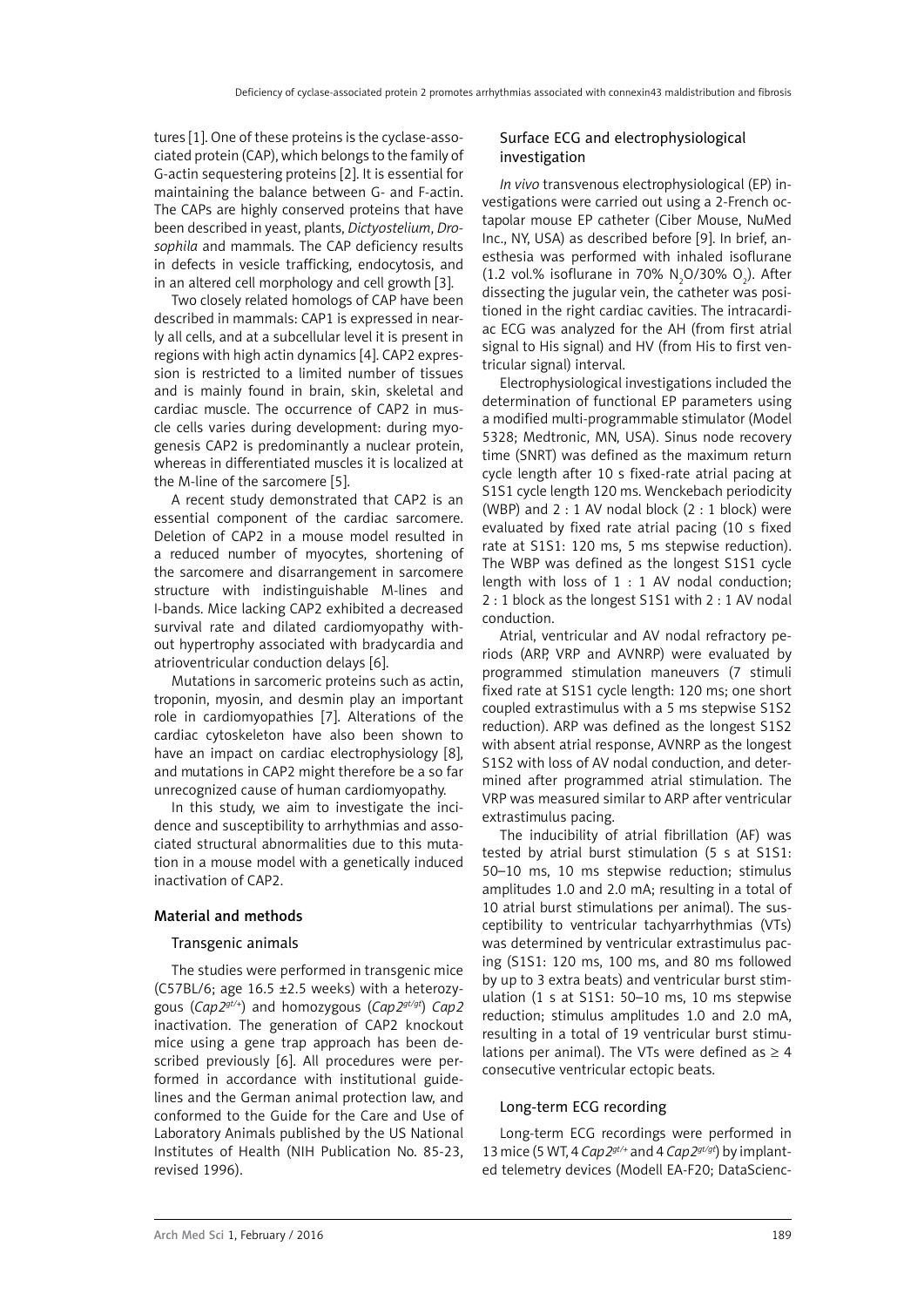es International, St. Paul, MN). Under inhalation anesthesia as described above, the radiofrequency transmitter was inserted into a subcutaneous tissue pocket. The leads were fixed to the pectoral muscles in an Einthoven II position. Ten days after recovery from the surgical instrumentation the baseline recordings were performed in a constant environment. Thereafter a physical stress test (10 min swimming) was performed under continuation of ECG registration. LabChart 7pro (v7.3.3, AD Instruments) was used for a manually performed beat-to-beat analysis for the detection of arrhythmias. Signal averaged ECGs were calculated from 200 QRS complexes at a time for morphological analysis and calculations of electrocardiographic standard parameters.

# Langendorff perfusion and epicardial mapping

Isolated hearts were Langendorff-perfused with Krebs-Henseleit buffer at constant pressure as previously described [9]. Epicardial activation mapping was performed with a 36-electrode array (EcoFlexMEA36, Multi-Channel-Systems, Reutlingen, Germany; electrode spacing: 300 µm). Conduction velocities in longitudinal and transversal myocardial fiber orientation were assessed after applied epicardial stimulation using Cardio-2D-Software (version 2.0.3, Multi-Channel-Systems, Reutlingen, Germany). A programmable stimulator (Stimulator 1, Hugo Sachs Elektronik, Germany) was used to apply square current pulses (duration 1 ms, stimulus amplitude 2 times pacing threshold) at a cycle length of 120 ms.

## RNA isolation and real-time PCR

Myocardial samples were homogenized and incubated in Trizol. Precipitation of RNA was performed on ice. After measurement of the RNA (Nanodrop, PeqLab) the cDNA synthesis was performed using the Superscript III Vilo Kit (Invitrogen) according to the manufacturer's instructions. The semiquantitative real-time PCR for evaluation of connexin40 (Cx40) and Cx43 (assays by Invitrogen) was performed using the TaqMan Gene Expression Mastermix (Applied Biosystems). The threshold cycle values were calculated for each mRNA and differences between the groups were [expressed](http://dict.leo.org/ende?lp=ende&p=DOKJAA&search=expressed&trestr=0x8004) [as](http://dict.leo.org/ende?lp=ende&p=DOKJAA&search=as&trestr=0x8004) [a](http://dict.leo.org/ende?lp=ende&p=DOKJAA&search=a&trestr=0x8004) [percentage](http://dict.leo.org/ende?lp=ende&p=DOKJAA&search=percentage&trestr=0x8004).

## Western blot

Heart tissue was snap frozen in liquid nitrogen, ground in a mortar and homogenized in a lysis buffer. Samples were centrifuged and protein concentrations were determined by photometry. Supernatants were subjected to standard SDS-PAGE and proteins were blotted to nitrocellulose membrane. The immunoblots were blocked with 3% BSA in PBST and incubated with appropriate primary antibodies (rabbit polyclonal antibodies against Cx43 (Sigma), mouse-monoclonal antibodies specific for Cx40 (Sigma), mouse monoclonal anti-Coronin 7 (K37-142-1) [10] and anti-Tubulin WA3 (kind gift from Dr. U. Euteneuer, München)) at 4°C overnight. Signal detection was performed with horseradish peroxidase-conjugated secondary antibodies, chemiluminescent processing (ECL, Invitrogen), and autoradiography. Connexin band intensities were normalized to the relative intensity of the corresponding coronin 7/tubulin band for each sample. Densitometric analysis was done using ImageJ for quantification of relative protein levels of Cx40 and Cx43.

### Immunofluorescence

Heart tissue was fixed in 4% paraformaldehyde, embedded in paraffin and sectioned. After deparaffinization, antigen retrieval and blocking, sections were incubated with primary mouse-monoclonal antibodies specific for Cx43 (Sigma) followed by secondary antibodies (Invitrogen – Molecular Probes). F-actin was visualized with TRITC-phalloidin (Sigma). Sections were mounted and imaged with a Leica confocal microscope. Quantification of the signal intensity for Cx43 at the intercalated discs in relationship to maldistributed and lateralized signals was performed by pixel analysis using a digital image analysis program (Adobe Photoshop V7.0). For this purpose we calculated the total number of immunofluorescent (Cx43-labeled) pixels in longitudinal myocyte sections at maximum magnification (400×) and determined the percentage of pixels that were not located within the intercalated disc area. Fifteen myocytes in 5 animals per group were studied, resulting in a total of 225 analyzed myocytes.

## Quantification of myocardial fibrosis

Four-micrometer sections of cryo-conserved whole heart samples were stained with Sirius red (0.1% in saturated aqueous picric acid; Sigma Aldrich). Four random fields of the left and right ventricle of each heart were analyzed for myocardial fibrosis in a four-chamber-view section of the heart. Cardiac fibrosis was defined as the percentage area of extracellular Sirius red staining and computed using a digital image analysis program (Adobe Photoshop, V7.0).

## Statistical analysis

Data are expressed as mean ± one standard deviation. All data were analyzed by one-way ANOVA; differences between all groups were assessed using Bonferroni's multiple comparison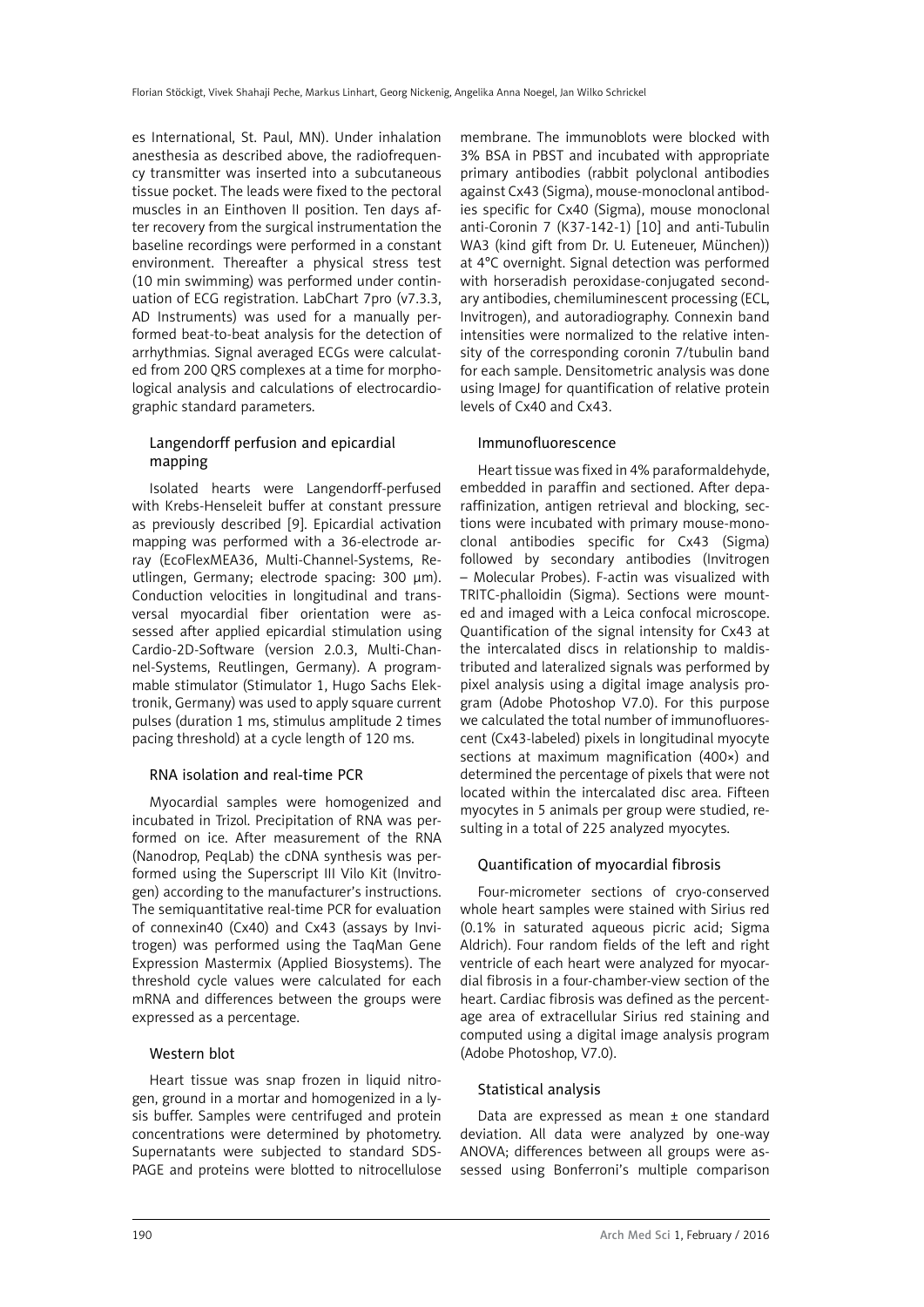test. Discrete variables were analyzed by two-sided Fisher's exact test. Relationships were analyzed by two-tailed, non-parametric correlation analysis (Spearman). A *p*-value < 0.05 was regarded as statistically significant.

### Results

### Lack of CAP2 leads to spontaneous arrhythmias

During the long-term-ECG recordings, which show cardiac rhythm uninfluenced by anesthetics, *Cap2gt/gt* displayed a reduced heart rate (WT: 598.5 ±35.9 beats per minute vs. *Cap2gt/gt*: 549.8 ±17.2 beats per minute;  $p = 0.04$ ) and prolongations in PQ and QT interval compared to WT, as demonstrated in Figures 1 A–C. *Cap2gt/+* did not show significant changes in ECG parameters compared to WT. The CAP2 ablation resulted in numerous spon-

taneous arrhythmias (Figures 1 E–H): *Cap2gt/+*

sinus arrhythmias during the baseline recording. *Cap2gt/gt* mice developed premature ventricular contractions and ventricular couplets which were not present in the WT controls. In all mice paroxysmal short time AV blocks could be detected; however, in WT mice only the absence of single QRS complexes was documented during periods of rest, whereas *Cap2gt/gt* presented with longer pauses up to 700 ms and AV blocks with up to 4 missing QRS complexes. Moreover, we detected paroxysmal idioventricular rhythms in 75% of *Cap2gt/gt* animals but never in WT. The stress test revealed polymorphic premature ventricular contractions and multiple AV blocks only in the mutant mice.

showed spontaneous AV blocks, sinus arrests, and

## Malignant ventricular arrhythmias can be induced in CAP2 deficient mice

A significant reduction in basal heart rate and prolongations of PQ, QRS and QT time were pres-



Figure 1. Long-term ECG recordings. A–C – Signal averaged ECGs of A: WT, B: *Cap2gt/+*, and C: *Cap2gt/gt* demonstrate successive prolongation in electrical conduction times in the mutant mice. D–H – Representative long-term-ECG recordings and sample traces of heart rhythm disorders. D – WT mice showed sinus rhythm throughout the whole recording. E – Spontaneous short AV block in *Cap2gt/+*. F – Pause of 707 ms in *Cap2gt/gt*: displayed is an initial sinus arrest, followed by a P wave after 430 ms that is not conducted to the ventricles as a sign of AV nodal dysfunction. G – Spontaneous ventricular couplets in *Cap2gt/gt*. H – Idioventricular (junctional) rhythm occurred frequently in *Cap2gt/gt*, characterized by an initial acceleration in ventricular heart rate, changes in QRS morphology and AV dissociation. P waves are marked by asterisks. Cycle lengths (ms) of RR intervals are given above each QRS complex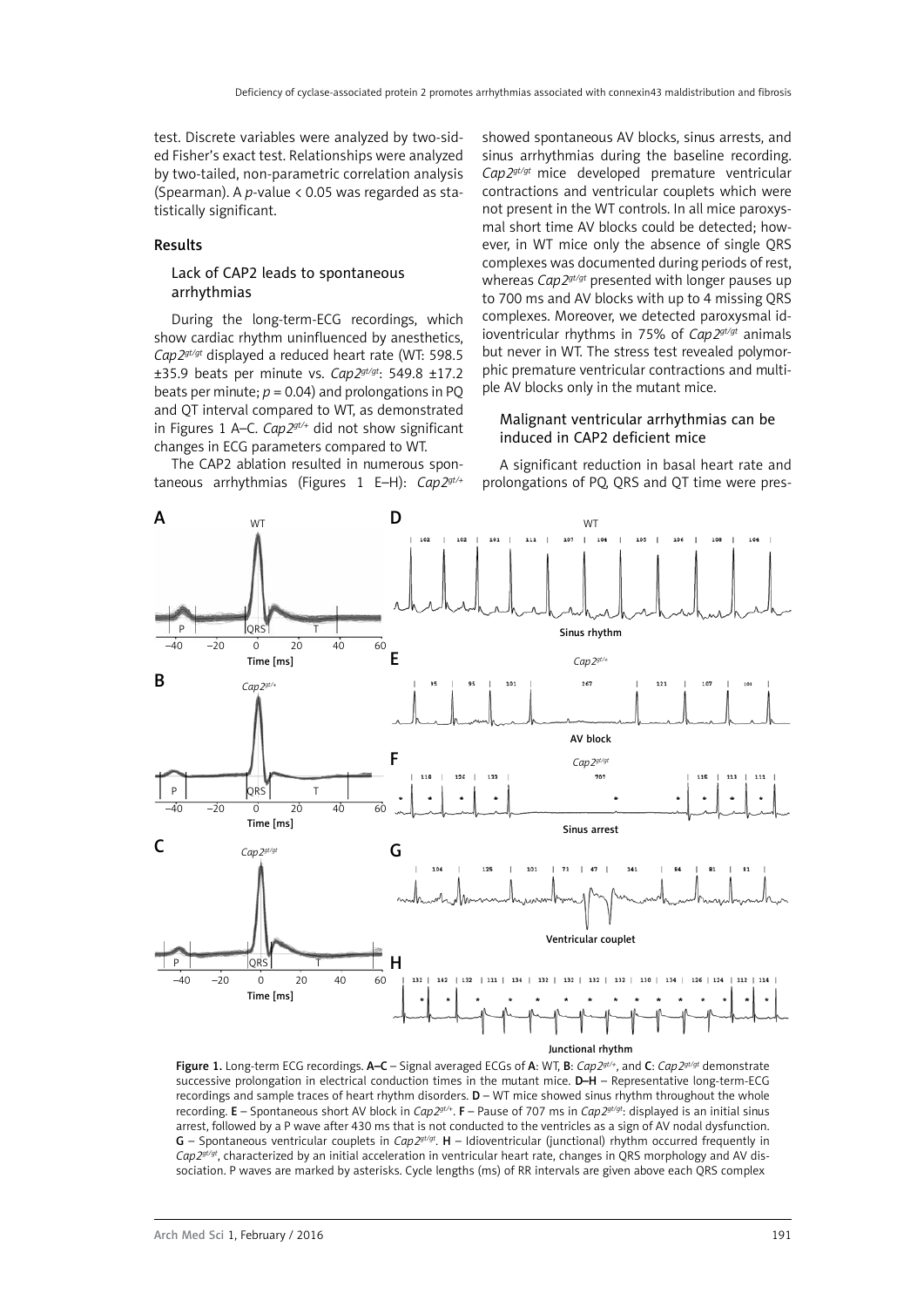Florian Stöckigt, Vivek Shahaji Peche, Markus Linhart, Georg Nickenig, Angelika Anna Noegel, Jan Wilko Schrickel

| Parameter         | WT<br>$n = 12$  | $Cap2^{gt/+}$<br>$n = 8$ | $Cap2^{gt/gt}$<br>$n = 13$   | One-way ANOVA<br>p-value |
|-------------------|-----------------|--------------------------|------------------------------|--------------------------|
| Cycle length [ms] | $133.6 \pm 8.5$ | $125.0 \pm 14.2$         | $143.8 \pm 14.0^+$           | 0.007                    |
| Heart rate [bpm]  | 450.8 ±27.9     | 485.6 ±56.8              | 421.0 ±40.6 <sup>+</sup>     | 0.006                    |
| $P$ [ms]          | $15.6 \pm 2.6$  | $14.0 \pm 1.6$           | $17.2 \pm 3.3^+$             | 0.042                    |
| PQ [ms]           | $38.6 \pm 6.5$  | $39.6 \pm 2.1$           | $46.3 \pm 4.1$ <sup>*+</sup> | 0.001                    |
| QRS [ms]          | $12.6 \pm 1.4$  | $13.0 \pm 1.1$           | $16.2 \pm 2.6$ <sup>*+</sup> | < 0.001                  |
| $QT$ [ms]         | $45.0 \pm 3.8$  | $44.5 \pm 0.7$           | $57.8 \pm 6.1$ <sup>*+</sup> | 0.004                    |
| QTc [ms]          | $45.2 \pm 3.3$  | $47.0 \pm 2.8$           | $55.8 \pm 6.0^{\circ}$       | 0.015                    |
| $AH$ [ms]         | $33.9 + 6.4$    | $36.2 \pm 4.9$           | $40.6 \pm 10.0$              | NS                       |
| $HV$ [ms]         | $6.5 \pm 3.1$   | $6.5 \pm 2.6$            | $9.7 \pm 2.1$                | 0.023                    |
| WBP [ms]          | $92.8 \pm 14.4$ | $90.6 \pm 6.2$           | $95.6 \pm 14.5$              | NS.                      |
| $2:1$ block [ms]  | $52.8 \pm 7.5$  | $56.9 \pm 5.9$           | $55.6 \pm 9.0$               | NS.                      |
| SNRT [ms]         | 217.0 ±83.5     | $205.3 \pm 29.3$         | $224.2 \pm 137.5$            | NS                       |
| AVNRP [ms]        | $49.4 \pm 17.6$ | $53.1 \pm 4.6$           | $56.9 \pm 16.7$              | NS                       |
| $ARP$ [ms]        | $29.4 \pm 9.0$  | $35.0 \pm 6.0$           | $32.9 \pm 8.6$               | NS.                      |
| VRP [ms]          | 33.9 ±12.7      | $33.1 \pm 12.2$          | $48.8 \pm 20.0$              | NS.                      |

Table I. *In vivo* electrophysiological investigation

*QTc – heart rate corrected QT time (Mitchell), AH – interval from atrial to His signal, HV – interval from His to ventricular signal, WBP – Wenckebach periodicity; 2 : 1 block: 2 : 1 AV nodal block, SNRT – sinus node recovery time, AVNRP – AV nodal refractory period, ARP – atrial refractory period, VRP – ventricular refractory period.*

*\*p < 0.05 compared to WT, +p < 0.05 compared to Cap2gt/+.*

ent in *Cap2gt/gt* mice in the 6-lead surface-ECG recordings during the EP study. Moreover, the invasive EP investigations showed that the PQ prolongation resulted from a marked infra-Hisian (HV-time) conduction delay (Table I), i.e. at the level beneath the compact AV node. Functional testing could not detect relevant differences regarding WBP, 2 : 1-block, SNRT, AVNRP, ARP and VRP.

The probability of induction of AF was approximately 16% in all groups, without significant differences; however, WT mice displayed episodes up to a maximal duration of only 2 min, whereas long-lasting episodes of AF could be seen in *Cap-2gt/gt* (maximum duration 11 min).

The inducibility of VTs was significantly increased in *Cap2gt/+* and *Cap2gt/gt* as compared to WT (Figure 2). All ventricular arrhythmia episodes that could be induced in WT mice were short (maximum 4 beats), whereas in mutant mice long-lasting VT episodes up to 1.7 s could be induced. During the course of the EP investigations one *Cap2gt/+* mouse died from a 3rd degree AV block that developed after a ventricular stimulation maneuver.

The inducibility of VTs in the mutant mice showed a significant negative correlation with VRP (Spearman *r* = –0.72; *p* < 0.01). No VTs could be induced in mice with a VRP > 55 ms (Figure 2 D).

## Inactivation of CAP2 leads to slowing of conduction

We performed *ex vivo* epicardial mapping of the whole heart preparations to analyze local

conduction velocities (Figure 3). Compared to WT, significantly slower epicardial left ventricular conduction velocities in longitudinal fiber orientation could be registered in mutant mice (*Cap2gt/+*: 47.0 ±7.6 cm/s, *Cap2gt/gt*: 46.5 ±2.1 cm/s vs. WT: 75.8 ±10.1 cm/s; *p* < 0.01). Analogously, conduction velocity in transversal fiber orientation was impaired in both mutant groups. Right ventricular epicardial impulse propagation was reduced in *Cap2gt/+* and *Cap2gt/gt* to a comparable extent in longitudinal and in transversal fiber orientation (*Cap2gt/+*: 49.2 ±3.9 cm/s, *Cap2gt/gt*: 47.0 ±14.5 cm/s vs. WT: 75.3 ±3.4 cm/s; *p* < 0.01).

## Alterations in cardiac connexins accompany arrhythmia susceptibility

To further evaluate the mechanism of arrhythmogenesis associated with CAP2 deletion, we performed an analysis of cardiac connexins. We determined mRNA levels of Cx40 in the AV junction as Cx40 is expressed in the AV node and the specific conduction system. In *Cap2gt/+* we detected up-regulation of Cx40, whereas *Cap2gt/gt* showed opposite results: Here, Cx40 mRNA levels were significantly reduced compared to WT (Figure 4). We additionally analyzed Cx40 protein expression at the atrial level. The results pointed in the same direction as the results from the mRNA expression analysis in the AV junction, though not reaching the level of significance, indicating that predominant changes originate from the specific cardiac conduction system and not from atrial tissue.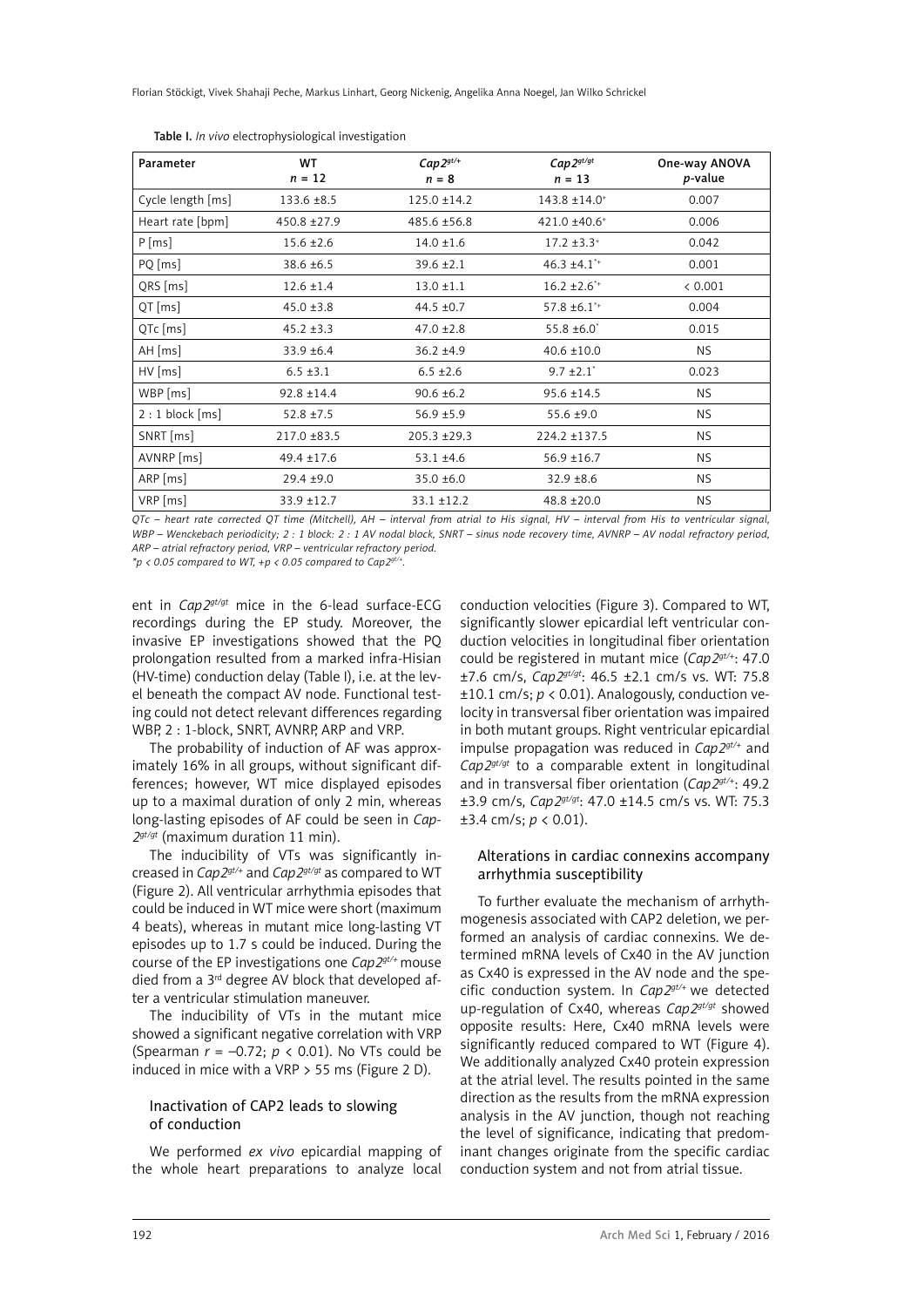

Figure 2. Induction of ventricular tachycardias. Representative ECG recordings of WT (A) and *Cap2gt/+* mice (B). Ventricular extrastimulus pacing close to the refractory period did not lead to the induction of an arrhythmia in WT (S1S2: 50 ms, S2S3: 35 ms). In *Cap2gt/+* the pacing maneuver (S1S2: 50 ms, S2S3: 25 ms) led to the induction of a ventricular tachycardia (VT) lasting over 1200 ms. C – The inducibility of VTs was significantly elevated in the mutant mice compared to WT. D – The number of VT episodes per animal was significantly negatively correlated with the ventricular refractory period (VRP). Mutant mice with longer refractory periods exhibited fewer VT episodes *n = 8–9 per group. \*p < 0.05 vs. WT.*

Analysis of ventricular Cx43 revealed significant alterations among the investigated animals: Compared to WT, *Cap2gt/+* and *Cap2gt/ gt* presented significantly up-regulated levels of Cx43 mRNA, predominantly in the left ventricle (Figure 5). At the protein level, this did not lead to an increase in elevated levels of Cx43 protein, indicating posttranscriptional regulation defects. No differences in the status of phosphorylated in comparison to non-phosphorylated Cx43 was found in the western blot analysis. The cellular localization of Cx43 was markedly altered, as shown by immunostaining: whereas in *Cap2gt/+* the distribution pattern was still similar to WT with predominant localization at the intercalated discs and few signs of lateralization, in *Cap2gt/gt* the Cx43 signal showed a significant quantitative increase in dispersed punctuate gap junctions distributed along lateral boundaries of the myocytes (maldistribution of Cx43 in *Cap2gt/+*: 10.9 ±2.9%, *Cap2gt/gt*: 23.0 ±4.7% vs. WT: 2.9 ±0.8%; *p* < 0.0001) (Figure 5).

### Structural remodeling is present in hearts of Cap2gt/gt mice

F-actin staining by phalloidin revealed that in many distinct parts of the heart F-actin assem-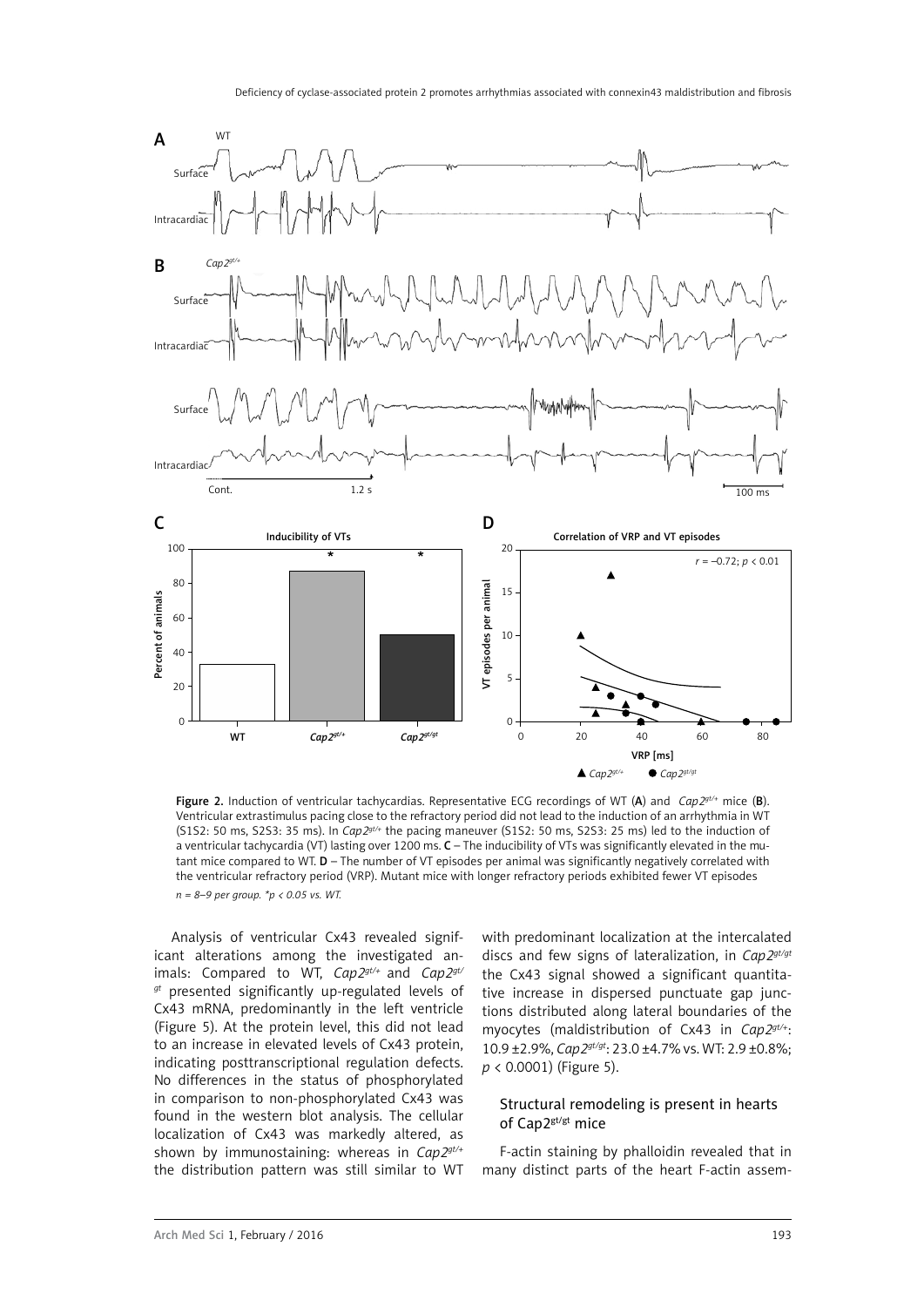



Conduction velocities after epicardial stimulation



Figure 3. Epicardial mapping. A – Representative epicardial activation maps after applied pacing from the left ventricle. Isochrones are illustrated by black lines, the distance between each line representing 1 ms delay. Accumulation of isochrones as shown in *Cap2gt/+* and *Cap2gt/gt* indicates local slowing of conduction. The area of stimulus application is marked with an asterisk.  $B -$  Both mutant groups revealed a significant slowing of conduction in longitudinal and transversal myocardial fiber orientation in the left (LV) and right ventricle (RV)

 $*p$  < 0.05 compared to WT. WT:  $n = 4$ , Cap2<sup>gt/+</sup>:  $n = 4$ , and Cap2<sup>gt/gt</sup>:  $n = 3$ .

bly in the sarcomere was disturbed (Figure 5). In accordance with local slowing of conduction in epicardial mapping, we detected a significant increase in myocardial fibrosis by Sirius red staining in hearts of *Cap2gt/gt* mice (Figure 6). This was particularly prominent in the left ventricle, whereas the right ventricle appeared unchanged compared to WT. In heterozygous *Cap2* hearts no relevant alterations in myocardial fibrosis quantity were measurable.

Analogous to the study by Peche *et al.* [6], we found a decrease of 8.6% in body weight of the *Cap2gt/gt* mice compared to WT, resulting in a significant increase in the heart weight / body weight ratio (Table II).

#### Discussion

The previously described phenotype of a biventricular cardiomyopathy [6] that is seen in mice with a *Cap2* gene ablation is associated with marked changes in cardiac electrophysiological parameters. We detected significant bradycardia, AV conduction delays and ventricular arrhythmias.

Local slowing of conduction represents an established pathomechanism for the induction and perpetuation of malignant arrhythmias [11]. Car-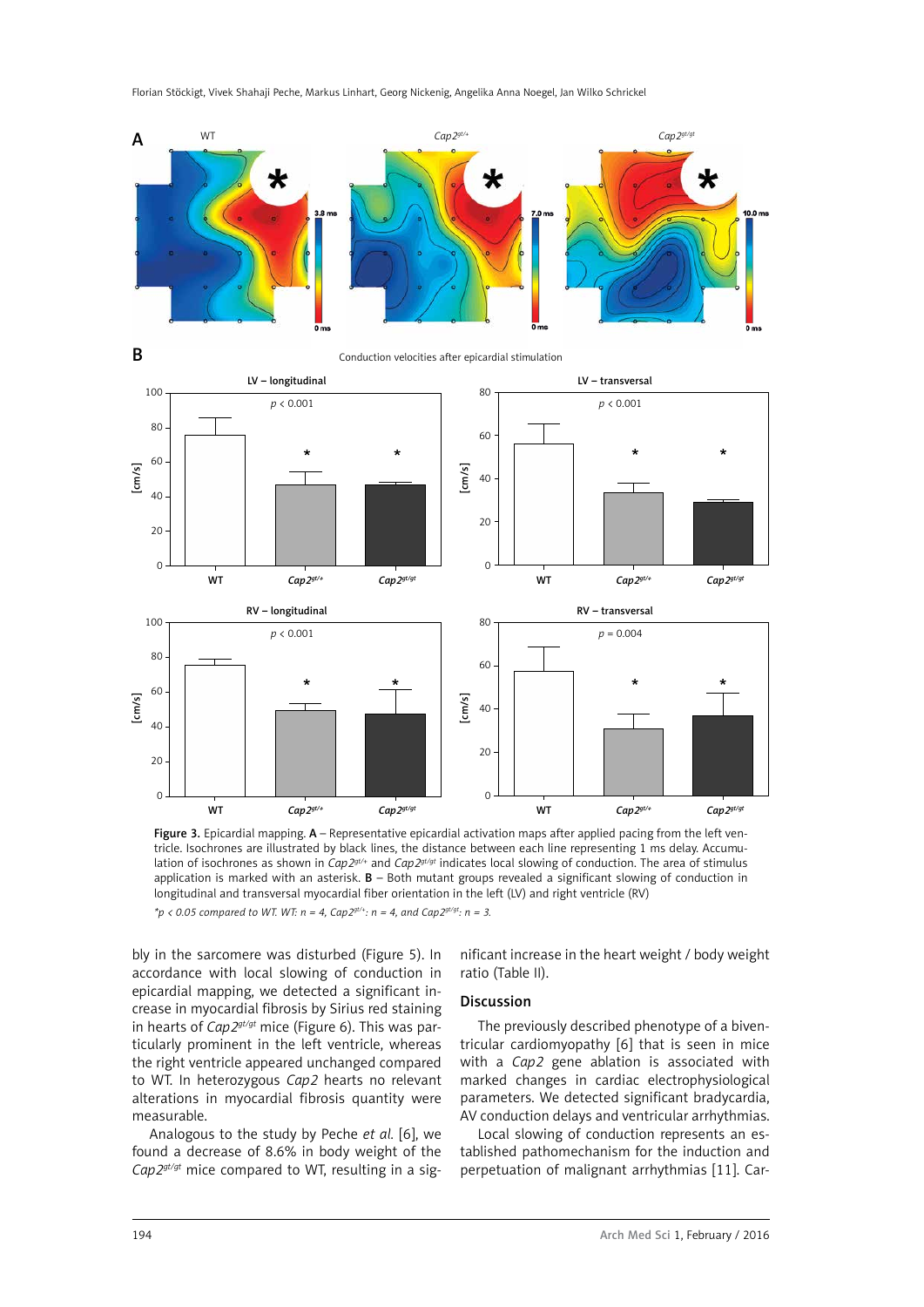

Figure 4. Quantification of connexin40. A – In the AV junction Cx40 mRNA was up-regulated only in *Cap2gt/+* but significantly down-regulated in *Cap2gt/gt*. B – The results from the protein expression of Cx40 in the atria showed no significant changes between the groups, indicating that Cx40 changes result from alterations in the specific cardiac conduction system and not from atrial tissue

*LV – left ventricle, RV – right ventricle, n = 5–6 per group. \* p < 0.05 compared to WT.*

diac conduction velocity is markedly influenced by cell-to-cell coupling and tissue structure [12].

Regarding cell-to-cell coupling, we detected marked alterations in Cx43 distribution. Normal function of the actin cytoskeleton has been shown to be essential for Cx43 trafficking, and inhibition of actin polymerization is sufficient to reduce levels of Cx43 gap junctions at intercalated discs [13]. Moreover, a sole destabilization of the cardiac cytoskeleton has been shown to directly interfere with cardiac connexins and resulted in an abnormal Cx43 redistribution and loss of gap junction plaque [14]. The relative increase of lateral Cx43 accumulation did not lead to an increase in transversal conduction velocity in our model. This is consistent with the results of other studies in dilated cardiomyopathy that showed that although being phosphorylated, the lateralized Cx43 is non- or hypofunctional and conduction velocity is uniformly reduced in the longitudinal and transversal direction of impulse propagation [15, 16]. A further reason for a decrease in transversal conduction velocity might be the progressive intercellular fibrosis found in our mutant mice which is, relative to the same area, proportionately more pronounced in transversal fiber orientation as a result of the shorter cell dimensions.

Homozygous *Cap2* mice exhibited marked tissue structure alterations as indicated by increases in relative heart size as well as increase in myocardial fibrosis compared to WT. Myocardial fibrosis contributes to altered tissue architecture, resulting in reduced myocyte-myocyte coupling and formation of fibroblast-myocyte coupling [17]. In consequence, this provokes conduction delays via a zigzag course of electrical impulse propagation, which has been shown to predispose to re-entry arrhythmias [18]. These anatomical disruptions have a further impact on slowing of conduction and enhance the effect of connexin distributive abnormalities.

What is more, sole alterations in Cx43 function have been shown to impact on arrhythmogenesis [19, 20]. Interestingly, despite not exhibiting an increase in fibrosis compared to WT and presenting with only 10.9% of abnormal distribution of Cx43, *Cap2gt/+* mice showed marked reductions in conduction velocities. This places emphasis on the proper distribution and functioning of cardiac connexins.

The inducibility of VTs is closely linked to the ventricular refractory period (VRP), since longer VRPs to a certain extent result in an antiarrhythmic effect [21]. Mice with the homozygous *Cap2* inactivation show a great interindividual range of the VRP. Mice with longer VRPs (the cut-off value in this study was 55 ms) were not susceptible to VTs. Peche *et al.* [6] reported that *Cap2gt/gt* mice exhibit a reduced life span and  $~63\%$  of the male animals died suddenly and spontaneously before the age of 70 days. Interestingly, the remaining mice survived up to one year. Even though *Cap2* was inactivated in all *Cap2gt/gt* mice, and all these animals exhibited a dilatative cardiomyopathy phenotype, this points towards additional electrophysiological alterations involved in the suscepti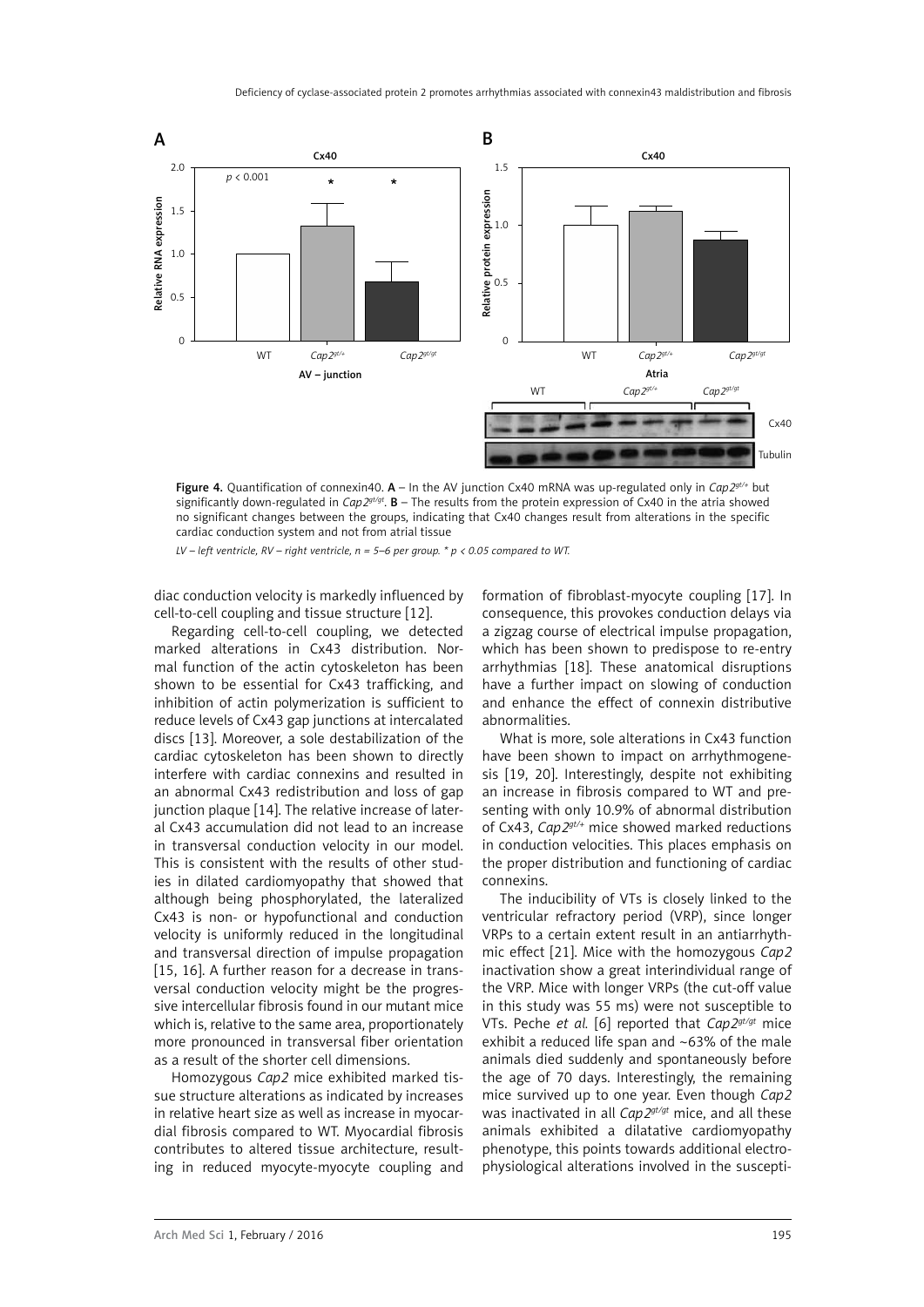Florian Stöckigt, Vivek Shahaji Peche, Markus Linhart, Georg Nickenig, Angelika Anna Noegel, Jan Wilko Schrickel











1968<br>
1968<br>
1968<br>
1968<br>
1968<br>
1968<br>
1970<br>
1970<br>
1970<br>
1970<br>
1970<br>
1970<br>
1989<br>
1989<br>
1989<br>
1989<br>
1989<br>
1989<br>
1989<br>
1989<br>
1989<br>
1989<br>
1989<br>
1989<br>
1989<br>
1989<br>
1989<br>
1989<br>
1989<br>
1989<br>
1989<br>
1989<br>
1989<br>
1989<br>
1989<br>
1989<br>
1989<br> Figure 5. Distribution of connexin43.  $A -$  Immunostaining of ventricular sections showed localization of connexin43 (Cx43) with intense staining plaques at the intercalated discs in WT mice. In *Cap2gt/+* the Cx43 signal was still present at the intercalated discs but showed the first signs of lateralization. Marked maldistribution and lateralization of the punctuate Cx43 signal were present in *Cap2gt/gt* (arrowheads). Co-staining with phalloidin revealed that F-actin assembly in the cardiomyocytes was severely disturbed. Green = phalloidin, red = Cx43, bar = 20  $\mu$ m. **B** – Semiquantitative real-time PCR analysis revealed up-regulation of Cx43 in the mutant mice, which was predominantly due to alterations in the left ventricle. C – Western blots of Cx43 showed no quantitative differences in ventricular protein concentrations between the groups. Arrows indicate the phosphorylated Cx43 bands. There was no evidence of relevant non-phosphorylated Cx43 accumulation in any group.  $D - A$  marked increase in lateralized Cx43 distribution was present in *Cap2gt/gt* and, with weaker expression, in *Cap2gt/+* in comparison to WT

*LV – left ventricle, RV – right ventricle, \*p < 0.05 compared to WT. n = 5 per group.*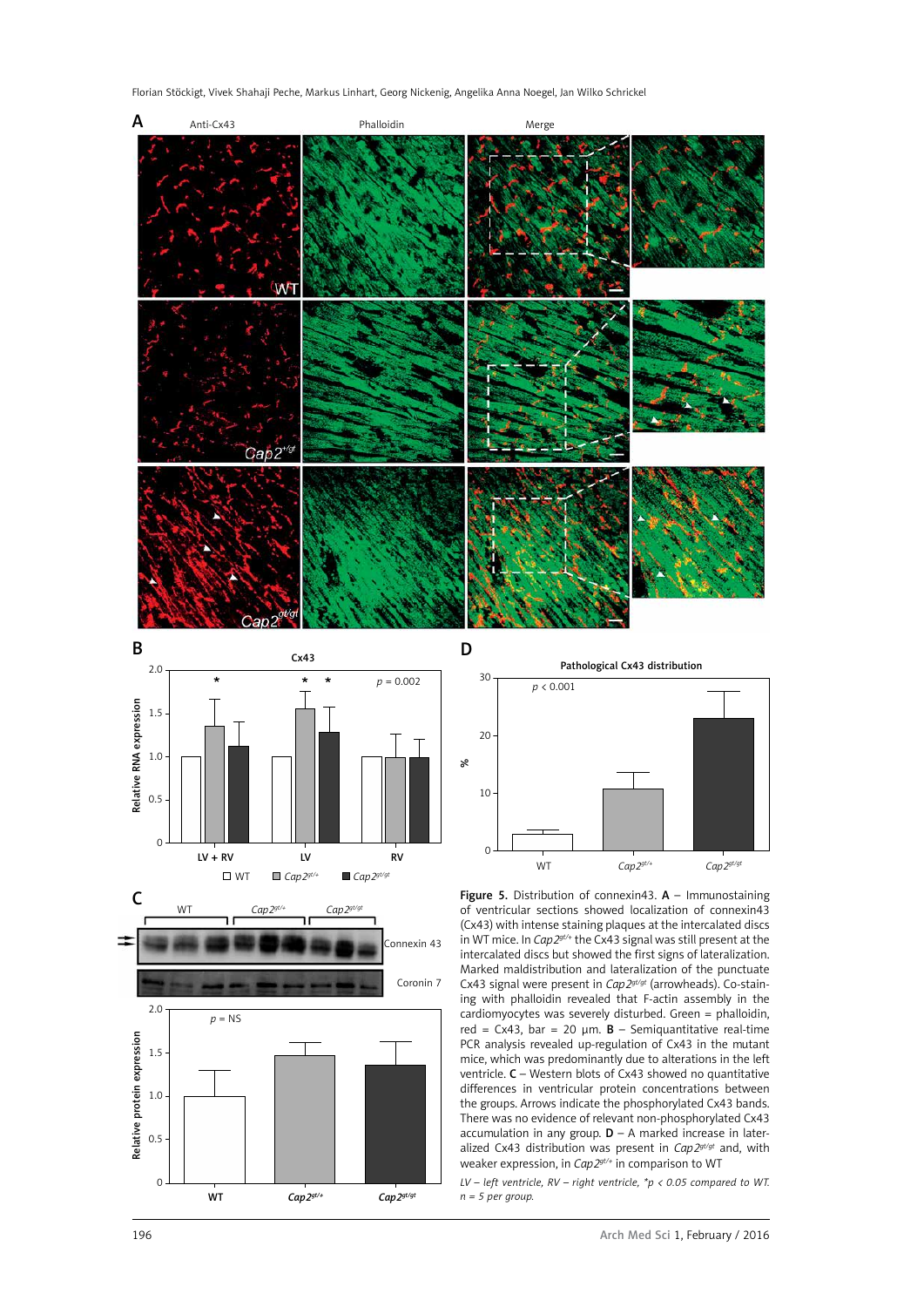



bility to malignant arrhythmias. The longer VRPs in individual animals are one of such potential mechanisms.

The alterations in Cx40 expression in homozygous *Cap2gt/gt* are consistent with AV conduction delays and spontaneous AV blocks, since Cx40 is a major connexin component of the specific cardiac conduction system [22]. However, *Cap2gt/+* heterozygotes exhibit an increase in Cx40 expression. The heterozygous gene inactivation does not lead to increased fibrosis or major myocardial dilatation, and analogously also does not seem to have a negative impact on Cx40 expression and conduction properties of the specific cardiac conduction system. Therefore, the Cx40 up-regulation found in the heterozygous animals is likely to represent an effective compensatory mechanism.

Mutations in the actin cytoskeleton are frequently found in congenital myopathies, including dilated or hypertrophic cardiomyopathies and left ventricular non-compaction. Histological analysis in patients suffering from actinopathies reveal an increase in fibrosis [23], which we also detected in

Figure 6. Myocardial fibrosis. A – Sirius red staining of left ventricular heart sections. An increase in red stained intercellular connective tissue could be detected in  $Cap2<sup>gt/gt</sup>$ . Bar = 20  $µm$ . **B** – Pixel analysis revealed a significant increase in ventricular fibrosis only in *Cap2<sup>gt/gt</sup>* 

*LV – left ventricle, RV – right ventricle, \*p < 0.05 compared to WT; WT:*  $n = 8$ ,  $Cap2^{gt/4}$ :  $n = 4$ , and  $Cap2^{gt/gt}$ :  $n = 4$ .

the mutant mice. It has been shown that myocardial fibrosis represents a prognostic risk parameter with increased mortality in patients with dilated cardiomyopathies [24]. Since inactivation of CAP2 leads to a disruption of the G-actin/F-actin equilibrium and therefore severely affects a proper cardiac cytoskeleton, *Cap2* mutations might represent a so far unrecognized cause of cardiomyopathies.

The involvement in human disease is further supported by its gene locus at chromosome 6p22.3. The interstitial 6p22 deletion syndrome and copy number variations at 6p22 lead to multiple cardiac abnormalities [25] and sudden infant death [26]. Though until now no cardiomyopathy has been associated with CAP2, a possible relationship should be addressed in further studies of human cardiomyopathies. Consistent with the aforementioned syndromes that both represent haploinsufficiency defects, we found a considerable incidence of malignant ventricular arrhythmias even in the heterozygous *Cap2gt/+* animals. Subsequent studies should therefore focus on

| Parameter          | WT<br>$n = 12$     | $Cap2gt/+$<br>$n = 8$ | $Cap2^{gt/gt}$<br>$n = 13$ | One-way ANOVA<br><i>p</i> -value |
|--------------------|--------------------|-----------------------|----------------------------|----------------------------------|
| Body weight [g]    | $27.0 + 2.2$       | $26.7 + 2.9$          | $24.1 + 2.3*$              | 0.016                            |
| Heart weight $[g]$ | $0.1644 + 0.024$   | $0.1775 + 0.0269$     | $0.1808 + 0.0351$          | ΝS                               |
| HW/BW              | $0.00625 + 0.0006$ | $0.0066 \pm 0.0007$   | $0.00724 + 0.0012*$        | 0.028                            |

Table II. Physiological parameters

*HW – heart weight, BW – body weight. \*p < 0.05 compared to WT.*